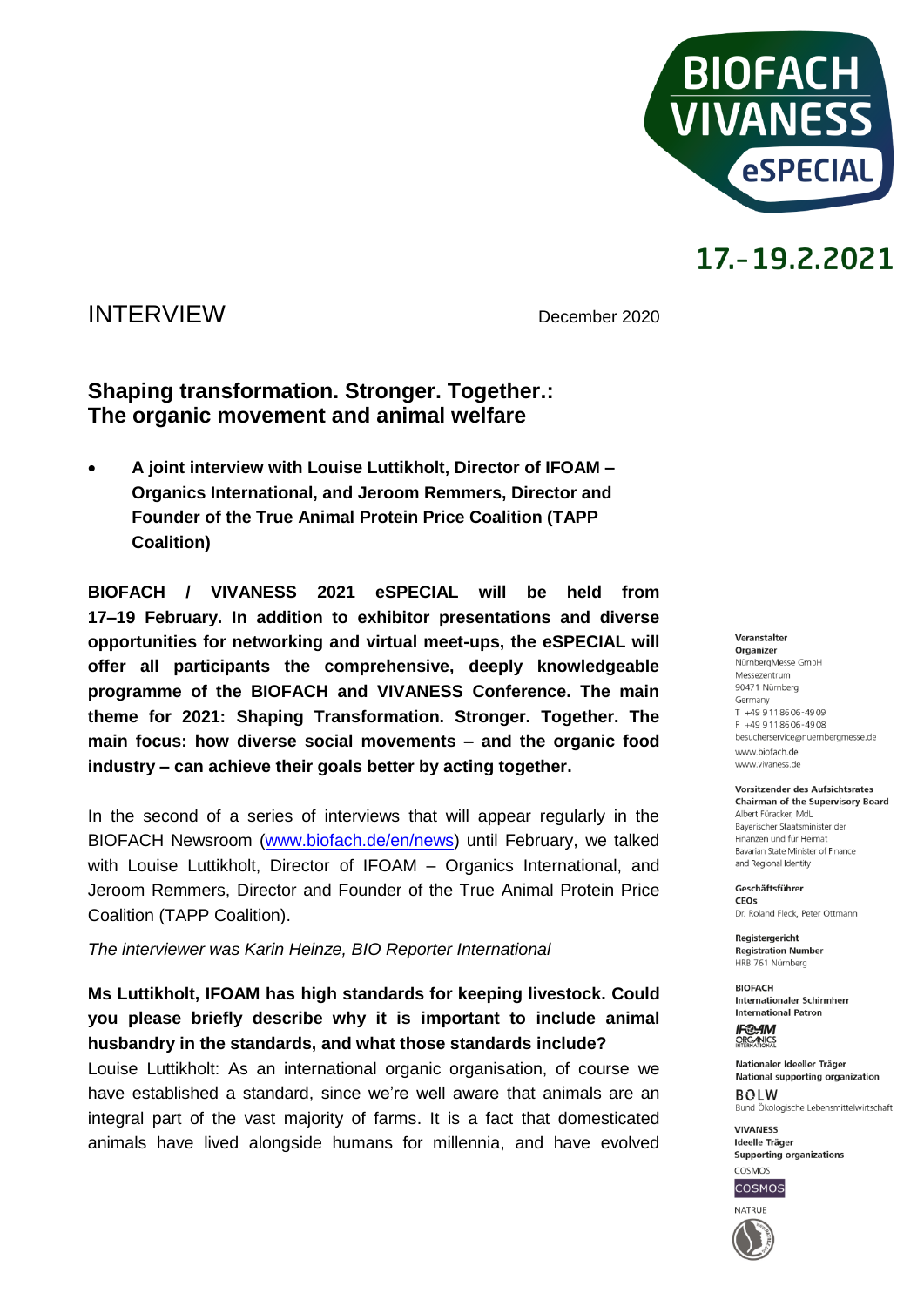

together with us. IFOAM firmly believes that we must seek a healthy balance between keeping livestock and the environment, and of course in that effort we must also respect the animals' behaviour and needs, and acknowledge those by raising animals in natural ways that are appropriate for them.

That is why IFOAM has drafted specific rules for appropriate stock densities. Keeping livestock must be integrated with the environment, and also with regional conditions – including suitable local breeds. So in a nutshell, organic animal husbandry can take place only in an organic agricultural context. There are many additional rules covering all aspects of the relationship between farmers and their animals. Landless production and factory farming cause massive problems for people, animals and our planet, and the IFOAM Standards forbid them.

#### **Mr Remmers, what kind of activities does the TAPP Coalition organise?**

Jeroom Remmers: The TAPP Coalition is a very new, international organisation with members from both organic and conventional farming, organic food producers, and various NGOs (animal welfare, environment, health, young people). One of our co-founders is Volkert Engelmann (CEO of Eosta, one of the largest dealers in certified organic and fair-trade products), who's concerned with correctly incorporating all the external costs of a product. We're very much in agreement on that point. As a first step, we have begun calculating the environmental cost per kilogram of meat from the conventional and organic production of beef, pork and poultry. With these "true prices," we have begun working with policy decision-makers, retailers and consumers on both the national and the European level, and are demanding a fitting tax policy. We have been pretty successful at that so far. We have presented our proposals for a "true price" for meat to the European Parliament, and the news item was reported in the media around the world. Our proposals would lead to an immense reduction in greenhouse gas emissions (120 million tonnes a year) and a reduction of health costs by 9 billion euros a year at the EU level, while at the same time setting aside funds to subsidise farmers and consumers so they can do the right thing.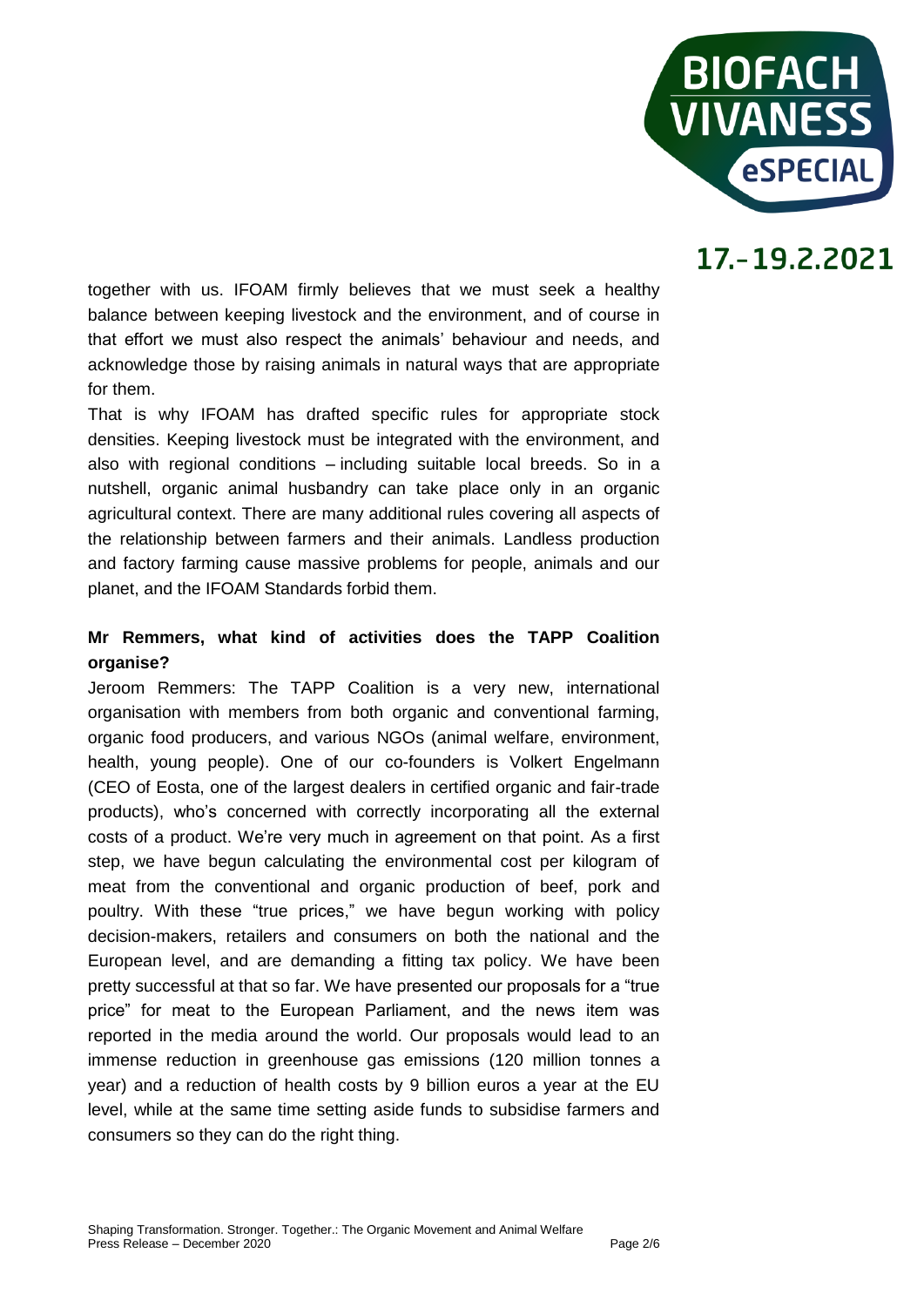

Our Dutch minister of agriculture supports the model. She has introduced a bill in the Dutch Parliament, and has also suggested putting it into practice as part of the European Union's Farm-to-Fork strategy. Our proposal is to lower the price of organic vegetables, fruits and plant products with subsidies from a meat tax or with a zero VAT rate. That will make sustainable, healthy food cost less, and food that adversely impacts both our health and our planet cost more. In a new petition [\(https://goodfoodprice.eu\)](https://goodfoodprice.eu/), we've called on EU consumers to support such a policy. We're urging supermarkets to inform consumers of the true prices of food, including the environmental costs. German food discounter Penny is the first to do that. Organic meat and milk products have lower true prices than conventional meat (https://www.retaildetail.eu/en/news/food/whydiscounter-penny-doubles-its-prices).

#### **Are there already points of contact with the organic movement?**

Jeroom Remmers: Our connection with the organic movement is very close, thanks to our members from the organic sector. One of our proposals is that at least 50% of the income from the meat tax should be returned to the farmer to improve animal welfare and sustainability standards – but also to support farmers in converting to organic farming, and to encourage marketing through the use of this advertising budget. We suggest 600 million euros a year in the Netherlands, and 15-20 billion euros at the EU level, which would then be made available to farmers by way of a meat tax. 25% of such budgets must go to the organic sector to ensure that the Farm-to-Fork strategy's objectives of 25% organically farmed area can be achieved by 2030. The meat tax can actually help finance the transition. And I think more and more people understand that it's necessary.

#### **Does IFOAM already have more in-depth contacts with the animal welfare movement?**

Louise Luttikholt: IFOAM is very concerned with the true cost of food – that's our connection with the TAPP Coalition. Up to now, IFOAM has used the concept of including all the involved costs as an approach in its lobbying work. The great thing about the TAPP Coalition is that it is putting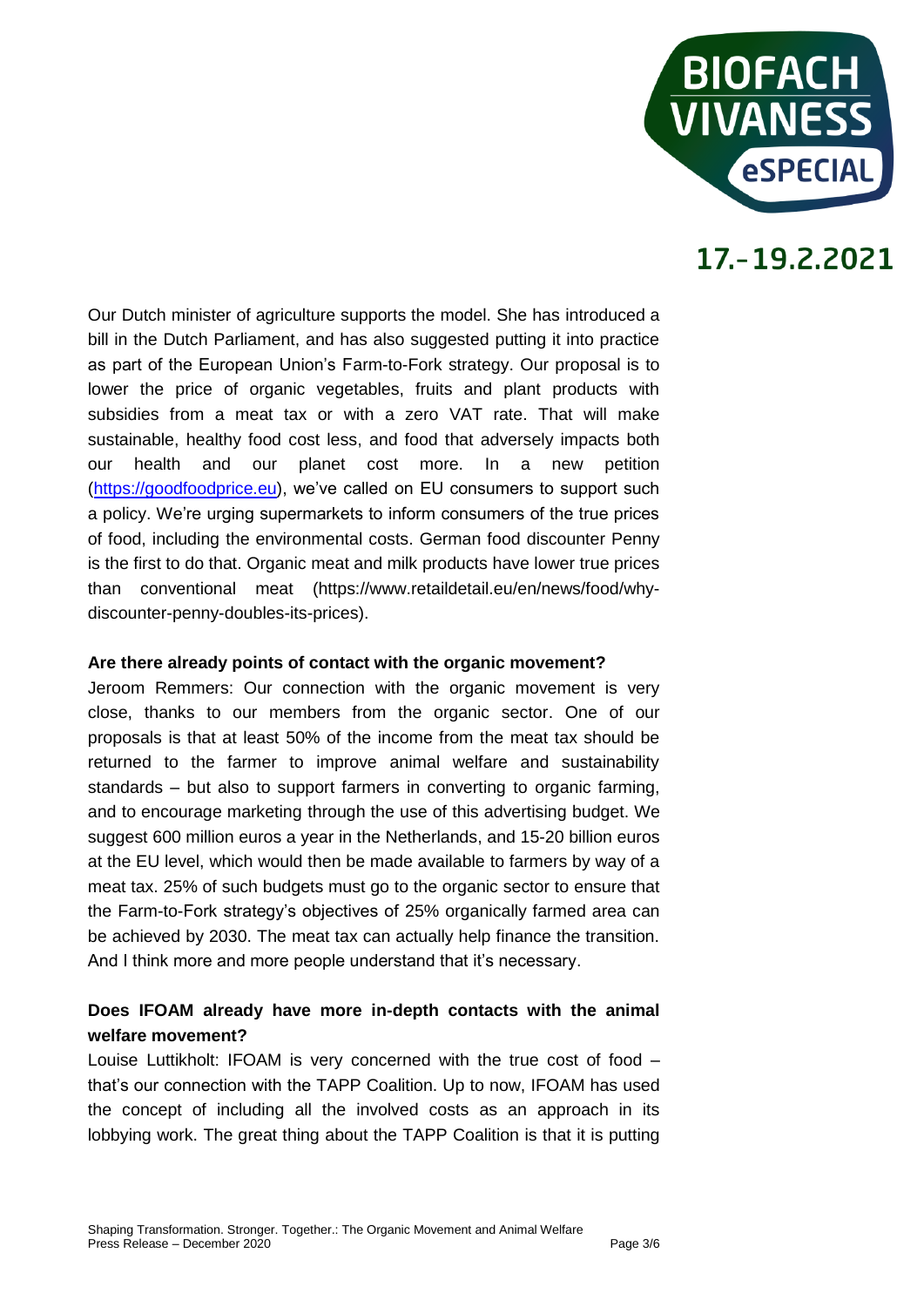

that idea very vigorously into practice right now. On top of that, IFOAM has had a very long-standing connection with the animal welfare movement – it goes back to the 1970s, when IFOAM was founded. You can see that from our principles and standards. So there's a clear connection. At the moment the metastudy by the Thünen Institute is looking at the advantages of organic farming with regard to aspects of animal welfare as well. It's becoming clear that it's not enough just to rely on standards; the skill and attitude of each individual farmer also count.

**Let's go deeper into the subject. We've had growing movements in both organic products and animal welfare for years now. The vegetarian and vegan community is also getting stronger and stronger. These movements are very much a presence in the media. Why haven't IFOAM and the TAPP Coalition, with their joint objectives, joined forces before now?** 

Jeroom Remmers: I really hope IFOAM will join forces with the TAPP Coalition and others on the EU and global plane to promote and require the concept of a "true pricing of food" – meaning a sustainable, fair pricing for groceries. Coalitions from the green, vegan, animal-rights and organic movements must work together. Together, they can form political majorities in parliaments, and politicians will see that this is an idea that is supported by many different groups. That's the way to get ahead, and it's urgently necessary for us to work together towards our shared goal. We hope more organic food organisations from outside of the Netherlands will join the TAPP Coalition as partners.

Louise Luttikholt: All organisations have different roles, and it's a very good thing when many are pursuing the same goals and heading in the same direction. Each of us must do our share. What I like so much about the TAPP Coalition is that it is a clear signal that social change is taking place. That's excellent, and it's exactly what we want to bring about with IFOAM Organic 3.0. We would like to see the organic movement and other groups moving towards each other. After all, we all agree that food is not just some indifferent commodity, but has a very great influence on our life, our health, the environment, other species, and not least of all, on wealth and poverty in the world. And that's why it's so important to work together towards the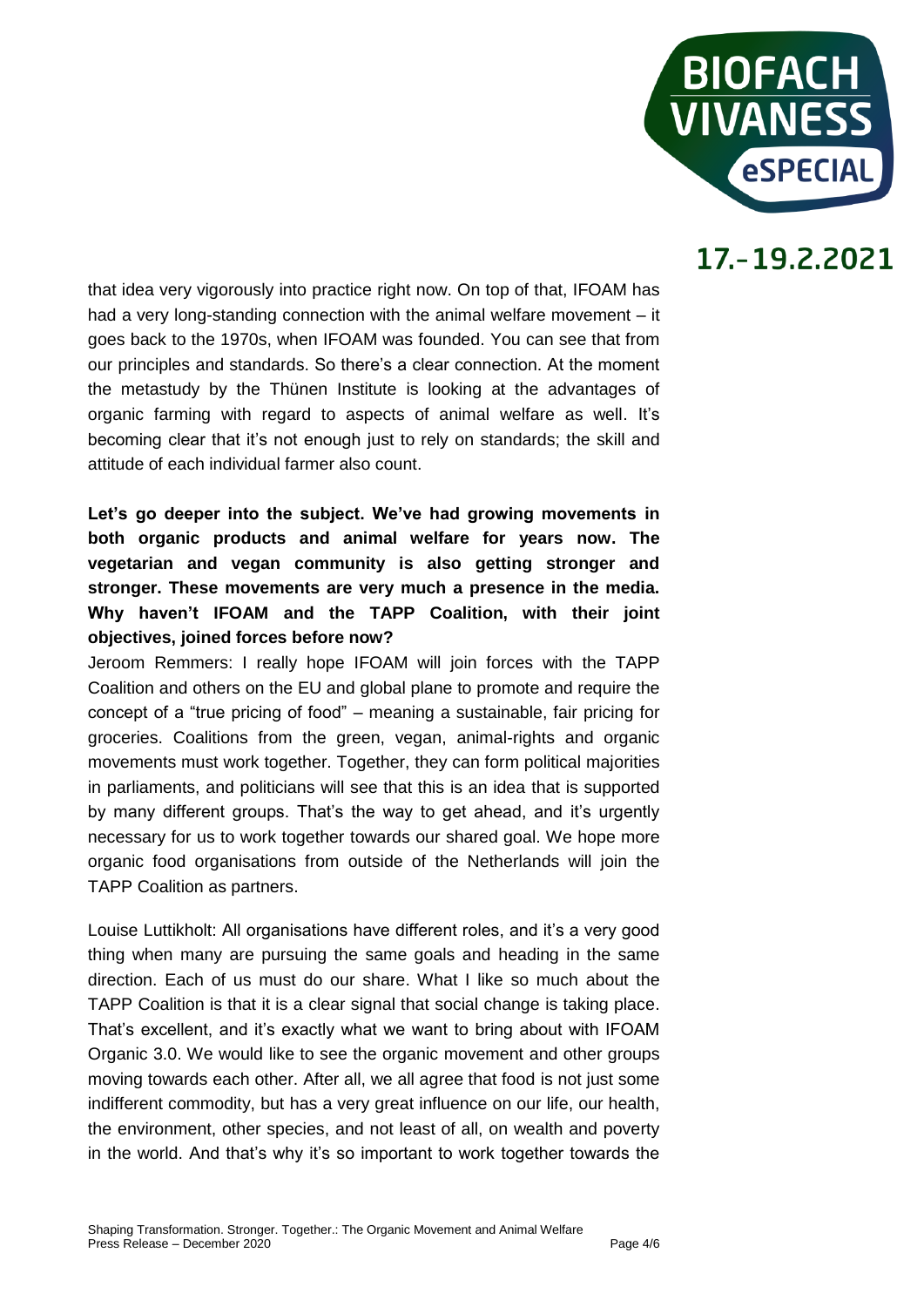

same horizon – even more than we're already doing. I often imagine a march where other people steadily keep joining in, and we all move in the direction of transformation together. However, I think each of us also needs to maintain our own identity, so as to preserve diversity, because that makes us strong.

#### **There seems to be a consensus that animals need to be treated better, and that we need appropriate prices. Even politicians are giving thought to that. Would a European animal welfare label and the Farmto-Fork strategy be solutions?**

Jeroom Remmers: I think we still have a long way to go – I estimate we've now travelled the first 20%. Of course there's also resistance, for instance from the pesticides and fertiliser industry. That is yet another reason to join forces and convince our politicians. Parts of our proposals are already being taken up by the EU Commission – they agree that meat is too cheap now and that steps must be taken to end that. But that has to be implemented in the laws of all EU Member States. We will provide support on that.

Louise Luttikholt: There are already many rifts in the prevailing system. COVID has made that even clearer – for instance with conditions in slaughterhouses. And it also shows how this system depends on factory farming, dumping prices, and exploitation of workers. People are more and more coming to understand that – which will help us get ahead faster. It is very important for us to be ready for this transformation, because the current conditions are no longer bearable. Many people have already had their eyes opened. However, I'd really like to frame the picture more broadly. We talk about this fair pricing system and meat taxes from the perspective of our Northern Hemisphere and a Western lifestyle. At the same time there are so many people in the world who have no access to nutritious food. We shouldn't give the impression that organic products are only for the rich.

Jeroom Remmers: No, of course not. In February of last year, the World Bank issued a report finding that to have fair, healthy food worldwide, all unhealthy products need to be taxed, including meat and sugary